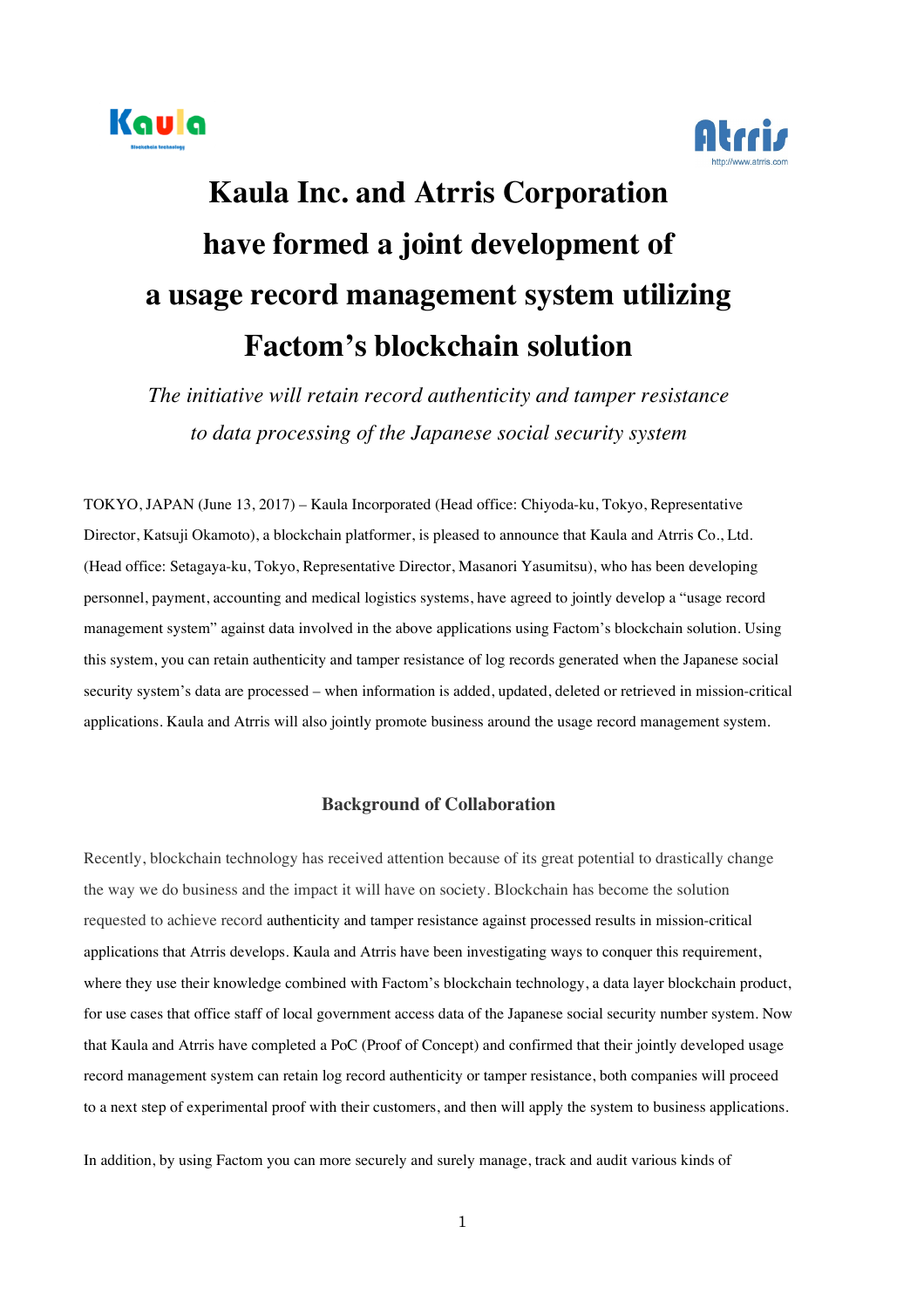



documents or records such as log records in general, loan records, securities or insurance contracts and medical data and others in a decentralized way than legacy centralized systems. Kaula and Atrris will widely and jointly promote the usage record management system to these business areas.

Note: Factom is a blockchain framework developed and provided by Factom, Inc. whose head office is located in Austin, TX, USA. Factom is on a mission to give the world's systems authenticity. People and institutions today can solve hard problems and change the world for the better when they have a reliable framework to build upon. Factom frees up dead capital, which allows companies to grow and helps people to better utilization of social capital.

## **About Atrris Corporation**

Through many experiences of directly meeting customer needs along with customers' business analysis and development of their applications for 20 years, Atrris developed and accumulated its proprietary business analysis know-how, provides business analysis consulting, develops mission-critical applications for various kinds of business sectors and supplies supporting services to build an enterprise system that includes infrastructure design around the system as well as business system design.

## **About Kaula, Inc.**

Now that disruptive innovation is required, management team with extensive experiences in wide-ranging business and talented young people gathered and founded a company in January 2017 to support corporate reform with new solutions. Based on blockchain technology, Kaula develops services in the field of record management, IoT and other applications as a breakthrough platformer that reforms life and industrial structure as well as companies'. Kaula also adds AI technology to its solutions in order to improve effectiveness of blockchain-based applications.

> Company Name : Kaula, Inc. Representative : Katsuji OKAMOTO, CEO Address : 2-14-10, Sotokanda, Chiyoda-ku, Tokyo URL : https://kaula.jp/